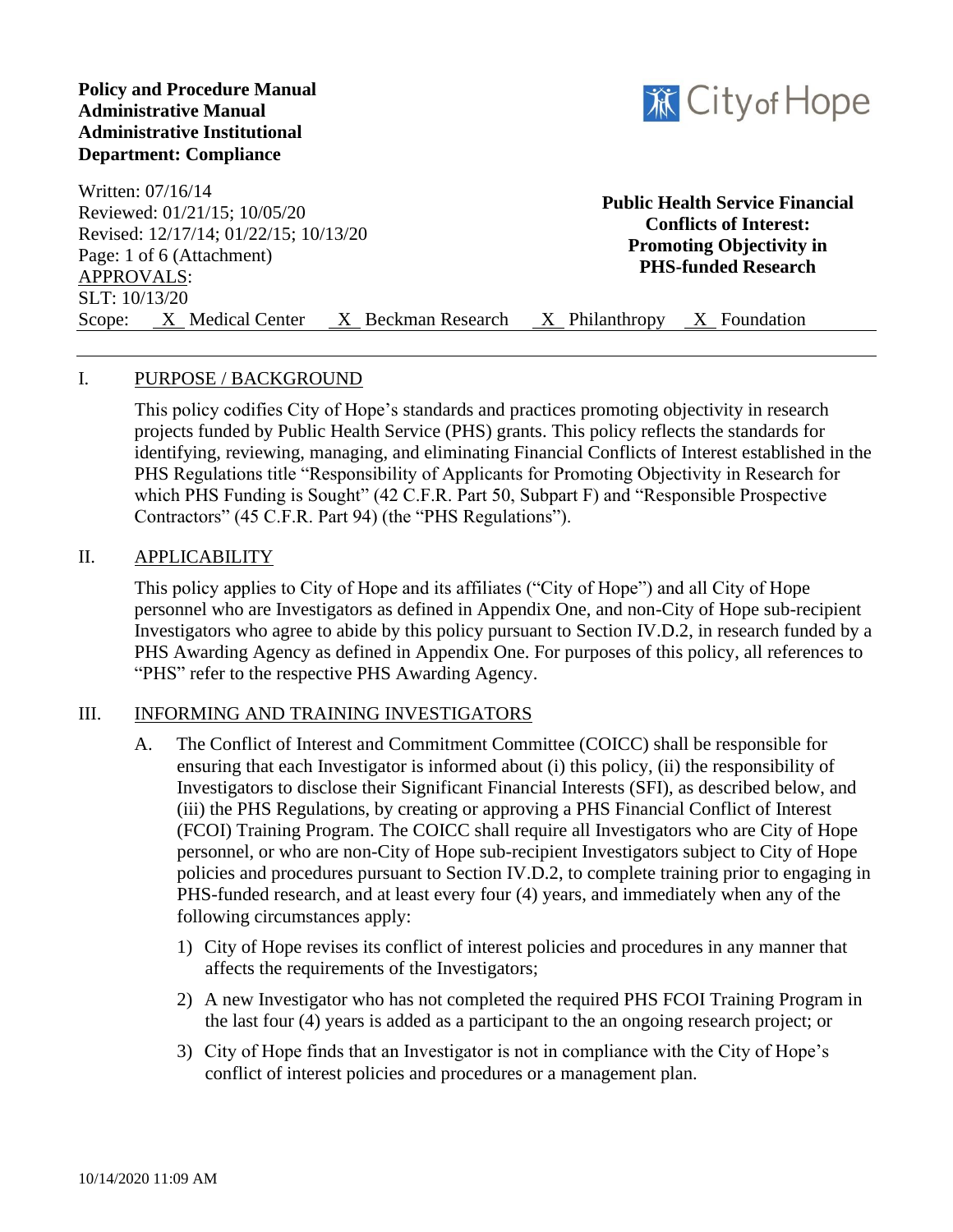B. All Investigators who fail to complete the required conflict of interest training in a timely manner will be prohibited from conducting PHS-funded research, and may be subject to disciplinary action.

## IV. DISCLOSURE PROCESS

- A. All Investigators who are City of Hope personnel (including members of the Medical Staff and faculty and employees of the Beckman Research Institute) are deemed Covered Persons as defined in City of Hope's "Conflicts of Interest and Commitment: Disclosure, Identification and Approval" policy, and are required to complete or re-certify an Annual Disclosure via the electronic COI/C Disclosure System at least once every 12 months. The forms and questions that constitute the Annual Disclosure shall be reviewed by the COICC at least annually to confirm that they adequately solicit the disclosure of all Investigator SFIs as defined in this policy.
- B. The COI Manager (or Designee(s)) shall confirm that each Investigator listed on an application for PHS-funded research has completed an Annual Disclosure in the 12 months preceding the date of submission of the application.
- C. Whenever a new Investigator is added to an ongoing PHS-funded research project, the COI Manager (or Designee(s)) shall confirm that the Investigator has completed an Annual Disclosure in the 12 months preceding the date on which the Investigator intends to commence work on the PHS-funded research project. If the new Investigator has not previously been identified as a Covered Person as defined in the "Conflicts of Interest and Commitment: Disclosure, Identification and Approval" policy, the Investigator will immediately be deemed a Covered Person and will be required to complete an Annual Disclosure.
- D. Institutions that are sub-recipients, including subcontractors and consortium members, of PHS awards or contracts awarded to City of Hope must provide written assurances to City of Hope that will enable City of Hope to comply with the PHS Regulations. Specifically, City of Hope must enter into a written agreement with each sub-recipient establishing whether City of Hope's conflict of interest policies and procedures, including this policy, or those of the sub-recipient will apply to the sub-recipient's Investigators.
	- 1) If the sub-recipient's Investigators are to comply with the sub-recipient's policy, City of Hope shall require that the sub-recipient certify that its policy complies with the PHS Regulations. Additionally, the written agreement with the sub-recipient shall specify the time period(s) for the sub-recipient to report all FCOIs that have been identified by the sub-recipient to City of Hope.
	- 2) If the sub-recipient does not have a conflict of interest policy that is compliant with the PHS Regulations, City of Hope will require that the sub-recipient either adopt City of Hope's conflict of interest policies and procedures as the sub-recipient's own or shall require that the sub-recipient comply with City of Hope's policy.
		- i. If the sub-recipient is to comply with City of Hope's conflict of interest policies and procedures, the written agreement with the sub-recipient shall specify the time period(s) during which the sub-recipient's Investigators must submit an Annual Disclosure at least once every 12 months. The COI Manager (or Designee(s)) shall confirm that each sub-recipient Investigator subject to this subpart listed on an application for PHS-funded research has completed an Annual Disclosure in the 12 months preceding the date of submission of the application.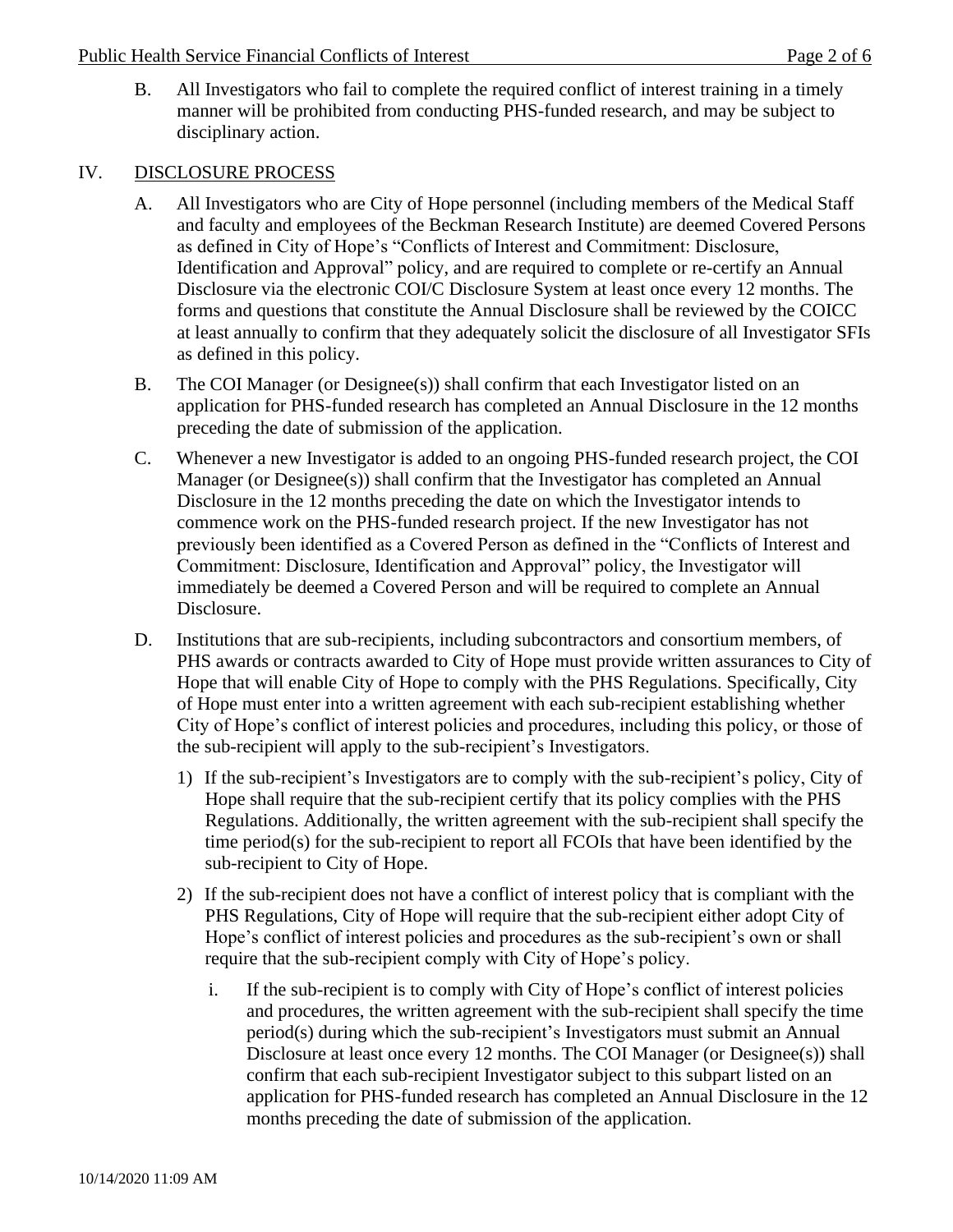- E. All Investigators are required to update their Annual Disclosure record in the electronic COI/C Disclosure System or complete another COICC-approved disclosure update form within 30 days of discovering or acquiring a new SFI.
- F. Investigators may not undertake outside commitments without first submitting a disclosure form and obtaining prior written approval as outlined in Section II of City of Hope's "Conflicts of Interest and Commitment: Disclosure, Identification and Approval" policy.

# V. REVIEWING SFIs AND DETERMINING THE EXISTENCE OF AN FCOI

A. The COICC shall designate an Institutional Official(s) to review the Annual Disclosures solicited via the Disclosure Process described in Section V of Investigators planning to participate in, or participating in, PHS-funded research. In reviewing the Annual Disclosures, the Institutional Official(s) shall review each Investigator's disclosure of SFIs related to his or her Institutional Responsibilities.

The Institutional Official(s) shall determine that an FCOI exists where the Institutional Official reasonably determines that

1) An Investigator's SFI could be affected by the PHS-funded research project, or the SFI is with an entity whose financial interest could be affected by the PHS-funded research project

AND

- 2) The SFI could directly and significantly affect the design, conduct, or reporting of the PHS-funded research project.
- B. Whenever PHS has awarded a new award or contract of funding of a PHS-funded research project, the Institutional Official(s) shall review each involved Investigator's SFIs and determine whether any FCOI exists prior to City of Hope's expenditure of funds under the new award or contract.
- C. Whenever a new Investigator has been added to an ongoing PHS-funded research project, the Institutional Official(s) shall review the Investigator's SFIs and determine whether any FCOI exists within 60 days of the new Investigator having been added to the research project.
- D. Whenever an Investigator working on an ongoing PHS-funded research project discloses a new SFI, the Institutional Official(s) shall review the Investigator's new SFI and determine whether any FCOI exists within 60 days of the new SFI having been disclosed.
- E. The Institutional Official(s) shall maintain a record of each review of an SFI and determination of whether an FCOI exists. This record shall include
	- 1) A description of the SFI, including the name of the entity in which the SFI is held, the type of the SFI, and the value of SFI,
	- 2) A description or copies of the documents regarding the PHS-funded research project that were reviewed (e.g., the study application, Specific Aims document, or a description of the research provided by the Investigator), and
	- 3) A clear statement of whether the Institutional Official(s) determined an FCOI exists.

The COICC shall review this record and confirm or disapprove the Institutional Official(s)'s findings at the COICC's monthly meetings, or as required in Section VI.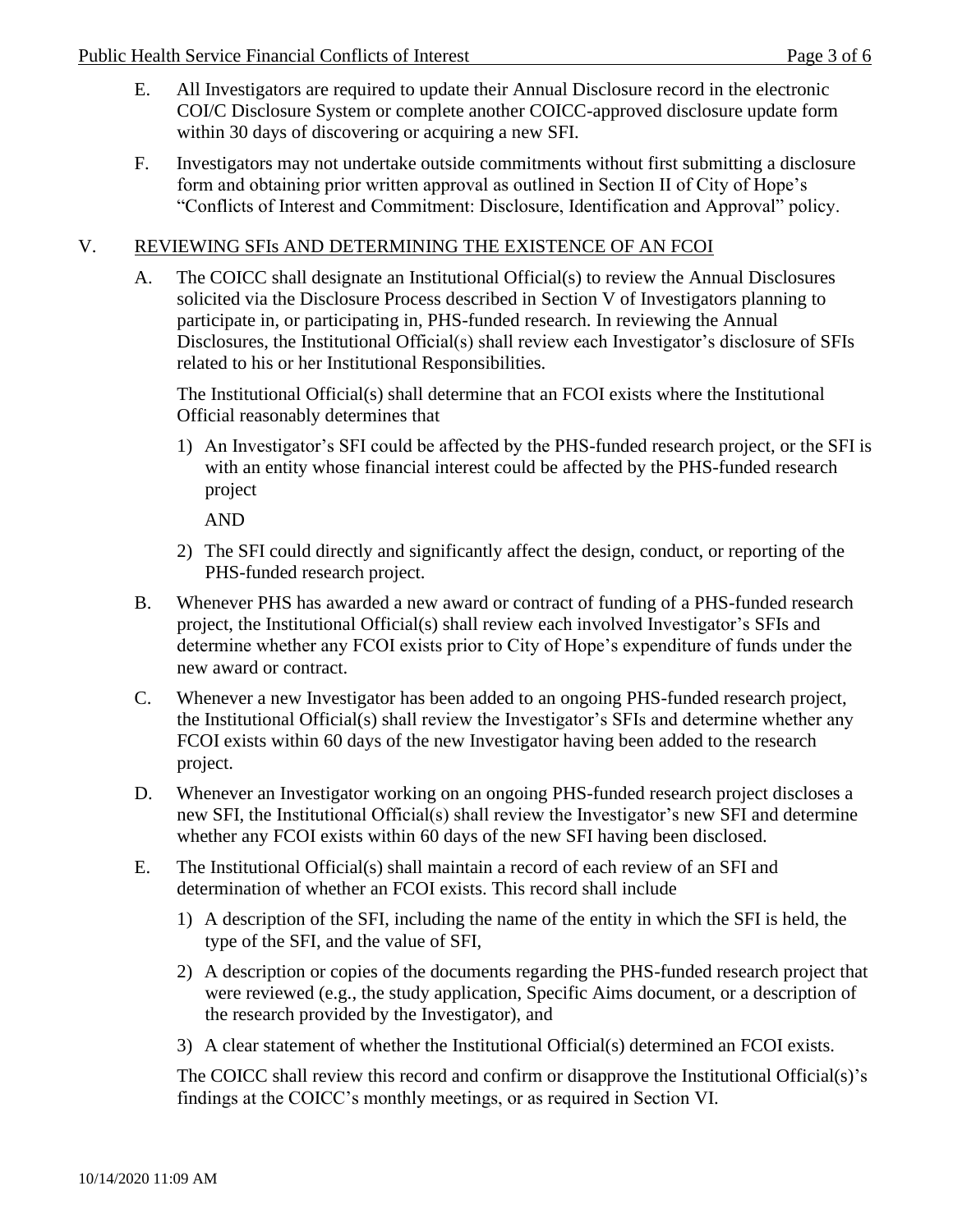F. The COICC may, at its discretion, directly review the SFIs of Investigators to determine whether FCOIs exist pursuant to the process described in this section.

# VI. MANAGING FCOIs

- A. Whenever the COICC confirms the Institutional Official(s)'s finding of an FCOI or otherwise determines that a manageable FCOI exists, it shall implement management conditions, or condition an Investigator's involvement in a PHS-funded research project on the reduction or elimination of an SFI, by creating an appropriate FCOI management plan, which may include, but is not limited to, the following conditions:
	- 1) Public disclosure of FCOIs (e.g., when presenting or publishing the research);
	- 2) For research projects involving human subjects research, disclosure of FCOIs directly to participants;
	- 3) Appointment of an independent monitor capable of taking measures to protect the design, conduct, and reporting of the research against bias resulting from the FCOI;
	- 4) Modification of the research plan;
	- 5) Change of personnel or personnel responsibilities, or disqualification of personnel from participation in all or a portion of the research;
	- 6) Reduction or elimination of the Financial Interest (e.g., sale of an equity interest); or
	- 7) Severance of relationships that create FCOIs.
- B. Whenever PHS has awarded a new award or contract funding a PHS-funded research project and an FCOI exists, the COICC shall implement an appropriate management plan, prior to the expenditure of any funds under the PHS-funded research project in question.
- C. Whenever a new Investigator who is determined to have an FCOI has been added to an ongoing PHS-funded research project, the COICC shall implement an appropriate management plan within 60 days of the new Investigator having been added to the ongoing research project.
- D. Whenever an Investigator working on an ongoing PHS-funded research project discloses a new SFI that is determined to constitute an FCOI, the COICC shall review the SFI and implement an appropriate management plan within 60 days of the new SFI having been disclosed.

# VII. FCOI REPORTS

- A. Whenever the COICC determines that an FCOI exists, or confirms the Institutional Official(s)'s finding that an FCOI exists, prior to the expenditure of any funds under a PHSfunded grant or contract, City of Hope shall submit an FCOI Report to PHS via eRA Commons. The FCOI Report will include all information regarding the FCOI responsive to the current FCOI Report form screen in eRA Commons, including information identifying the PHS-funded research project, the Investigator, the entity in which the SFI is held, the nature of the SFI, a description of the COICC's or Institutional Official(s)'s finding of FCOI, and the actions taken to address the FCOI, including the FCOI management plan implemented by the COICC.
- B. For all previously submitted FCOI Reports, City of Hope shall provide PHS an annual FCOI report via eRA Commons that addresses the status of the FCOI and any changes to the management plan for the duration of the PHS-funded research project. The annual FCOI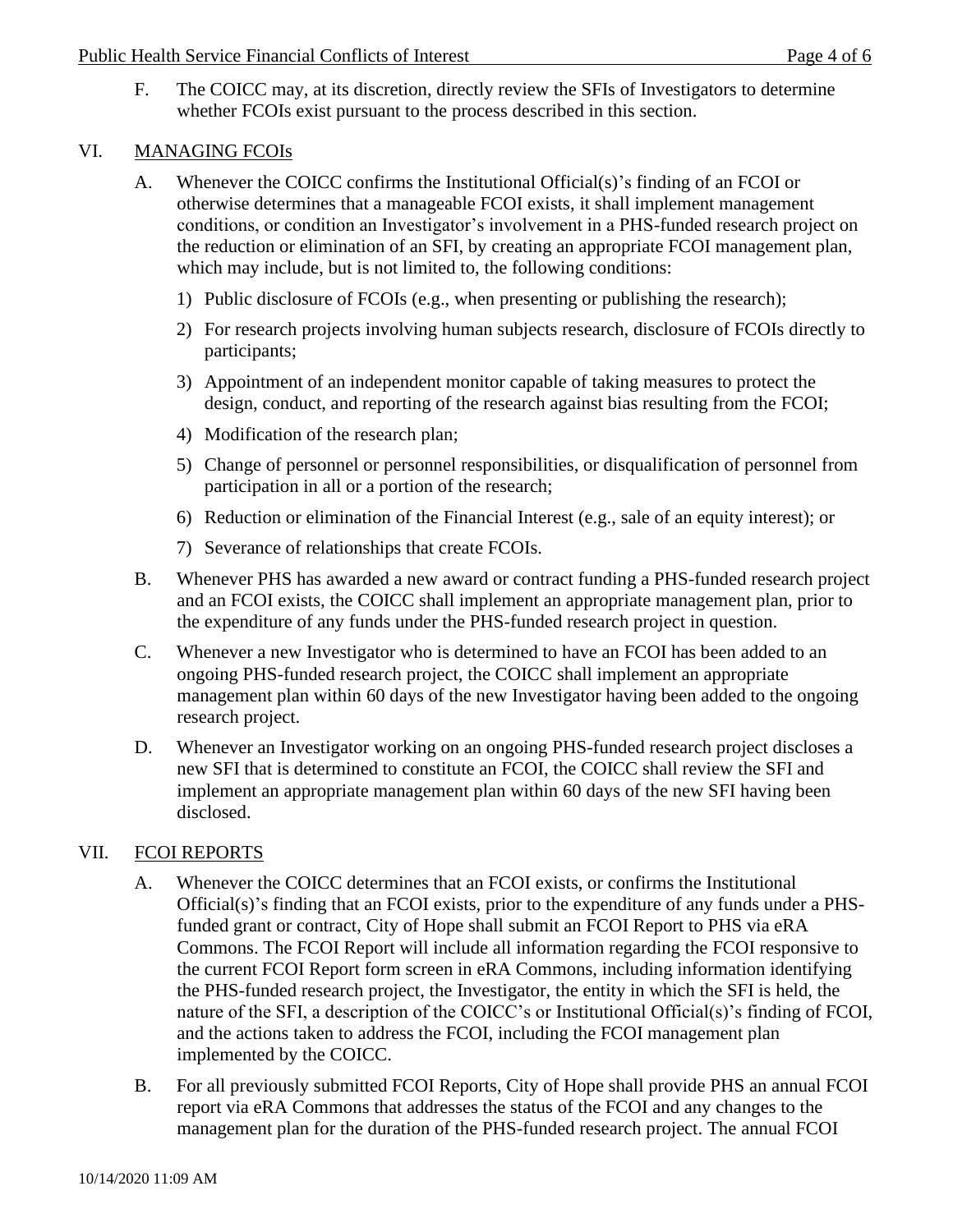report shall specify whether the FCOI is still being managed or explain why the FCOI no longer exists. City of Hope shall provide annual FCOI reports to PHS for the duration of the project period (including extensions with or without funds) at the time the annual progress report or multi-year progress report, if applicable, is submitted, or at time of extension.

## VIII. RETROSPECTIVE REVIEWS

- A. The COICC or its Designee shall conduct a retrospective review of an Investigator's activities and a given PHS-funded research project, or portion thereof, conducted during any period of noncompliance whenever one of the following noncompliance events occurs, within 120 days of learning of the noncompliance event:
	- 1) An Investigator has not timely disclosed an SFI that is determined, under the process described in Section V, to be an FCOI;
	- 2) An Investigator has failed to comply with an FCOI management plan implemented by the COICC; or
	- 3) The Institutional Official(s) or COICC has failed to review or manage an SFI that is determined to be an FCOI, under the process described in Section V, within 60 days of the disclosure of the SFI or prior to the expenditure of PHS funds.
- B. Whenever an Investigator has not timely disclosed an SFI that is determined, under the process described in Section V, to be an FCOI or whenever the Institutional Official(s) or COICC has failed to review or manage an SFI that is determined to be an FCOI, under the process described in Section V, City of Hope shall, concurrent with its initiating a retrospective review, submit an FCOI report pursuant to section VII, and indicate on the FCOI Report that a failure to comply with the PHS regulations has occurred.
- C. The retrospective review shall include a review of the Investigator's activities and the PHSfunded research, or portion thereof, conducted during the time period of the noncompliance.
- D. The COICC or its Designee shall determine, in conducting its retrospective review, whether any PHS-funded research, or portion thereof, was biased in the design, conduct or reporting of such research.
- E. The COICC or its Designee, in conducting the retrospective review, shall document the retrospective review, and such documentation shall include:
	- 1) Project number(s);
	- 2) Project title;
	- 3) PD/PI or contact PD/PI if a multiple PD/PI model is used;
	- 4) Name of the Investigator with the FCOI;
	- 5) Name of the entity with which the Investigator has an FCOI;
	- 6) Reason(s) for the retrospective review;
	- 7) Detailed methodology used for the retrospective review (e.g., methodology of the review process, composition of the review panel, documents reviewed);
	- 8) Findings of the review; and
	- 9) Conclusions of the review.
- F. If bias is found, City of Hope shall notify PHS promptly and submit a mitigation report via eRA Commons which shall include the elements documented in the retrospective review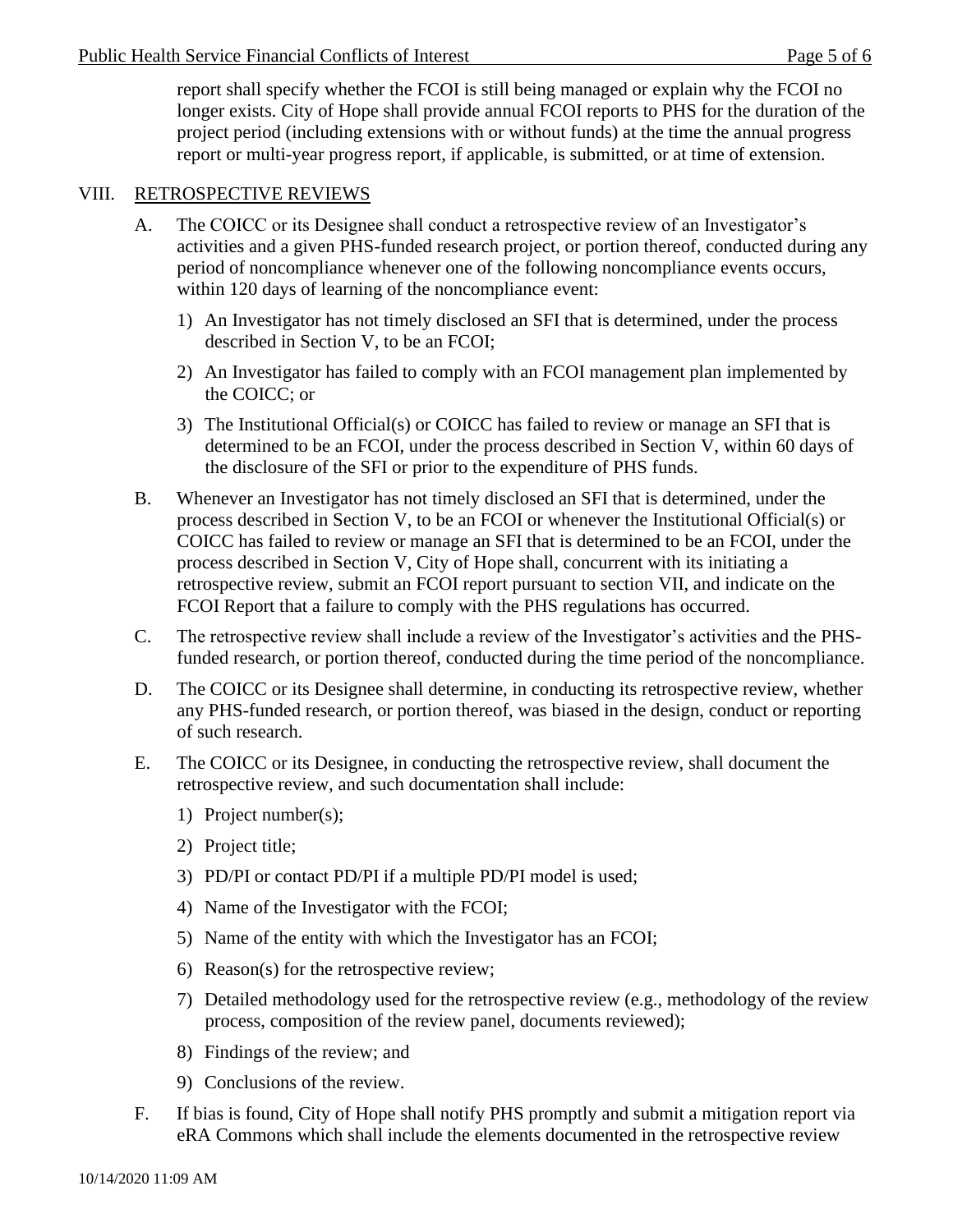pursuant to subsection E of this section, a description of any impact of the bias on the research, and City of Hope's plan to mitigate the effect of the bias.

## IX. POLICY: MANDATORY DISCLOSURE OF AN FCOI IN PUBLIC PRESENTATIONS

In any case in which the United States Department of Health and Human Services or its delegate determines that a PHS-funded project of clinical research whose purpose is to evaluate the safety or effectiveness of a drug, medical device, or treatment has been designed, conducted, or reported by an Investigator with an FCOI that was not managed or reported by City of Hope as required by the PHS Regulations, City of Hope shall require the Investigator involved to disclose the FCOI in each public presentation of the results of the research and to request an addendum to previously published presentations.

## X. POLICY: PUBLIC AVAILABILITY OF CONFLICT OF INTEREST POLICIES AND FCOI REPORTS

- A. City of Hope shall make this policy publicly available via its website.
- B. City of Hope shall provide a written response within five (5) business days to any request for information concerning an SFI whenever
	- 1) The SFI was disclosed and is still held by an Investigator who is a senior/key personnel as defined in Appendix One;
	- 2) The COICC determined that the SFI is related to a PHS-funded research project; and
	- 3) The COICC determined that the SFI is an FCOI.
- C. City of Hope's written response to requests for information pursuant to subsection B of this section shall include the following: the Investigator's name; the Investigator's title and role with respect to the research project; the name of the entity in which the SFI is held; the nature of the SFI; and the approximate dollar value of the SFI or a statement that the interest is one whose value cannot be readily determined through reference to public prices or other reasonable measures of fair market value. The written response shall also note that the information provided is current as of the date of the correspondence and is subject to updates, on at least an annual basis and within 60 days of the City of Hope's identification of a new FCOI, which should be requested subsequently by the requestor.
- D. Information regarding the SFIs of Investigators shall remain available upon request for three (3) years from the date that the information was most recently updated.

Owner: Conflict of Interest Manager Sponsor: Chief Ethics and Compliance Officer

#### **Related Policies:**

- 1. Conflict of Interest and Commitment: Establishment and Governance of the Conflict of Interest and Commitment Committee and General Compliance Principles
- 2. Conflicts of Interest and Commitment: Disclosure, Identification, and Approval
- 3. Continuing Medical Education (CME) Commercial Support Policy
- 4. Continuing Medical Education (CME) Conflicts of Interest
- 5. Industry Relationships Authorship of Publications and Speaking Engagements
- 6. Institutional Conflict of Interest in Research

#### **Appendix One – Acronyms, Terms and Definitions Applicable to this Policy**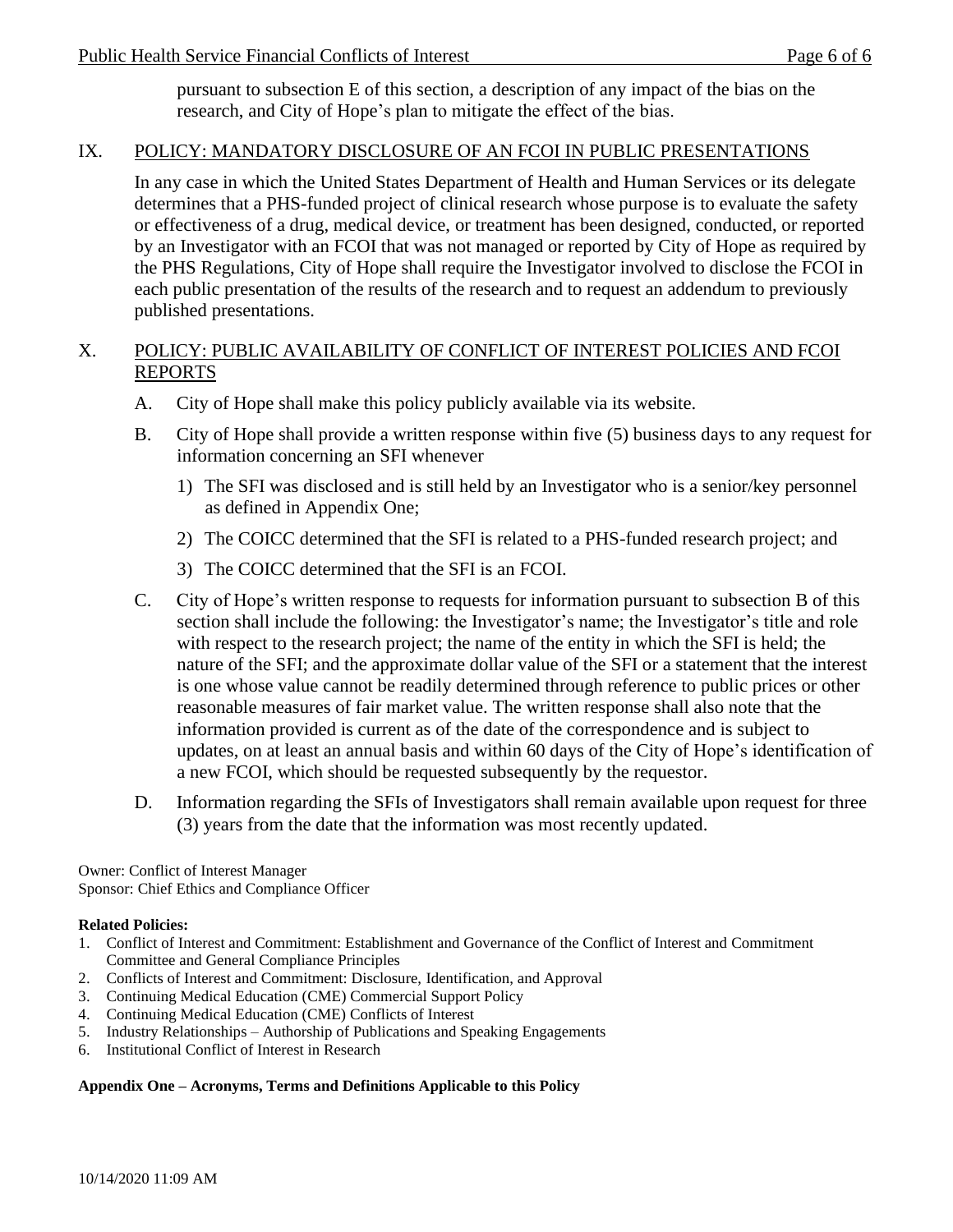#### **Appendix One Acronyms, Terms and Definitions Applicable to this Policy**

- 1. **Disclosure** − The disclosure of Financial Interests in non-City of Hope entities via the Annual Disclosure process completed and submitted via the electronic COI/C Disclosure System, or a research project-specific disclosure form, or any other form of disclosure approved by the Conflict of Interest and Commitment Committee ("COICC").
- 2. **Financial Conflict of Interest ("FCOI")** − A situation in which an Investigator holds a Significant Financial Interest that could directly and significantly affect the design, conduct, or reporting of PHS-funded research.
- 3. **FCOI report** − City of Hope's report of an FCOI to PHS.
- 4. **Financial Interest** − Anything of monetary value, whether or not the value is readily ascertainable.
- 5. **Institutional Responsibilities** − An Investigator's professional responsibilities on behalf of and to City of Hope, including clinical practice; research activities; teaching; and serving on City of Hope boards, panels, or committees.
- 6. **Investigator** − The project director or principal Investigator and any other person, regardless of title or position, who is responsible for the design, conduct, or reporting of any research funded by PHS at City of Hope, or proposed for such funding, and may include collaborators or consultants.
- 7. **Institutional Official** − Any COICC Designee appointed by the COICC to oversee, execute, or administer the provisions or requirements of this policy.
- 8. **Manage** − Taking action to address an FCOI, including reducing or eliminating the FCOI, to ensure, to the extent possible, that the design, conduct, and reporting of research will be free from bias.
- 9. **Outside Commitment** − A compensated or uncompensated activity engaged in by a City of Hope employee or personnel with or on behalf of a non-City of Hope biomedical entity, or an activity with or on behalf of a non-City of Hope entity that involves the same skills and expertise required of the City of Hope employee or personnel to fulfill his or her professional obligations to City of Hope. Outside Commitments include consulting engagements, advisory board participations, speaking engagements, certain external conference or educational program participations, and service as an officer or board member of an external entity. Outside Commitments do not include those activities identified as Exempted Activities in Section II.D. of City of Hope's "Conflict of Interest and Commitment: Disclosure, Identification, and Approval" policy.
- 10. **PHS Awarding Agency** − The organizational unit of the Public Health Service of the U.S. Department of Health and Human Services, and any components of the PHS to which the authority involved may be delegated, including the National Institutes of Health, that funds a given research project that is subject to the PHS Regulations.
- 11. **Research** − A systematic investigation, study or experiment designed to develop or contribute to generalizable knowledge relating broadly to public health, including behavioral and social-sciences research. The term encompasses clinical, basic, and applied research (e.g., a published article, book or book chapter) and product development (e.g., a diagnostic test or drug). The term includes any such activity for which research funding is available from a PHS Awarding Agency through a grant, contract, or cooperative agreement.
- 12. **Senior/key personnel** The project director, principal investigator, and any other person identified as senior/key personnel by City of Hope in the grant application, progress report, or any other report submitted to the PHS by the City of Hope in connection with a research project covered by this policy.

#### 13. **Significant Financial Interest ("SFI")** −

- (1) A Financial Interest consisting of one or more of the following interests of the Investigator (and those of the Investigator's spouse and dependent children) that reasonably appears to be related to the Investigator's Institutional Responsibilities:
	- (i) Regarding publicly traded entities: Compensation received, in the 12 months preceding the date of disclosure, or equity held on the date of disclosure, whenever any such compensation and equity is valued at \$5,000 or greater when aggregated. Compensation includes salary and any payment for services not otherwise identified as salary (e.g., consulting fees, honoraria, paid authorship); equity interest includes any stock, stock option, or other ownership interest, as determined through reference to public prices or other reasonable measures of fair market value.
	- (ii) Regarding non-publicly traded entities: Compensation received, in the 12 months preceding the date of disclosure, when any such compensation is valued at \$5,000 or greater when aggregated or any equity interest held on the date of disclosure.